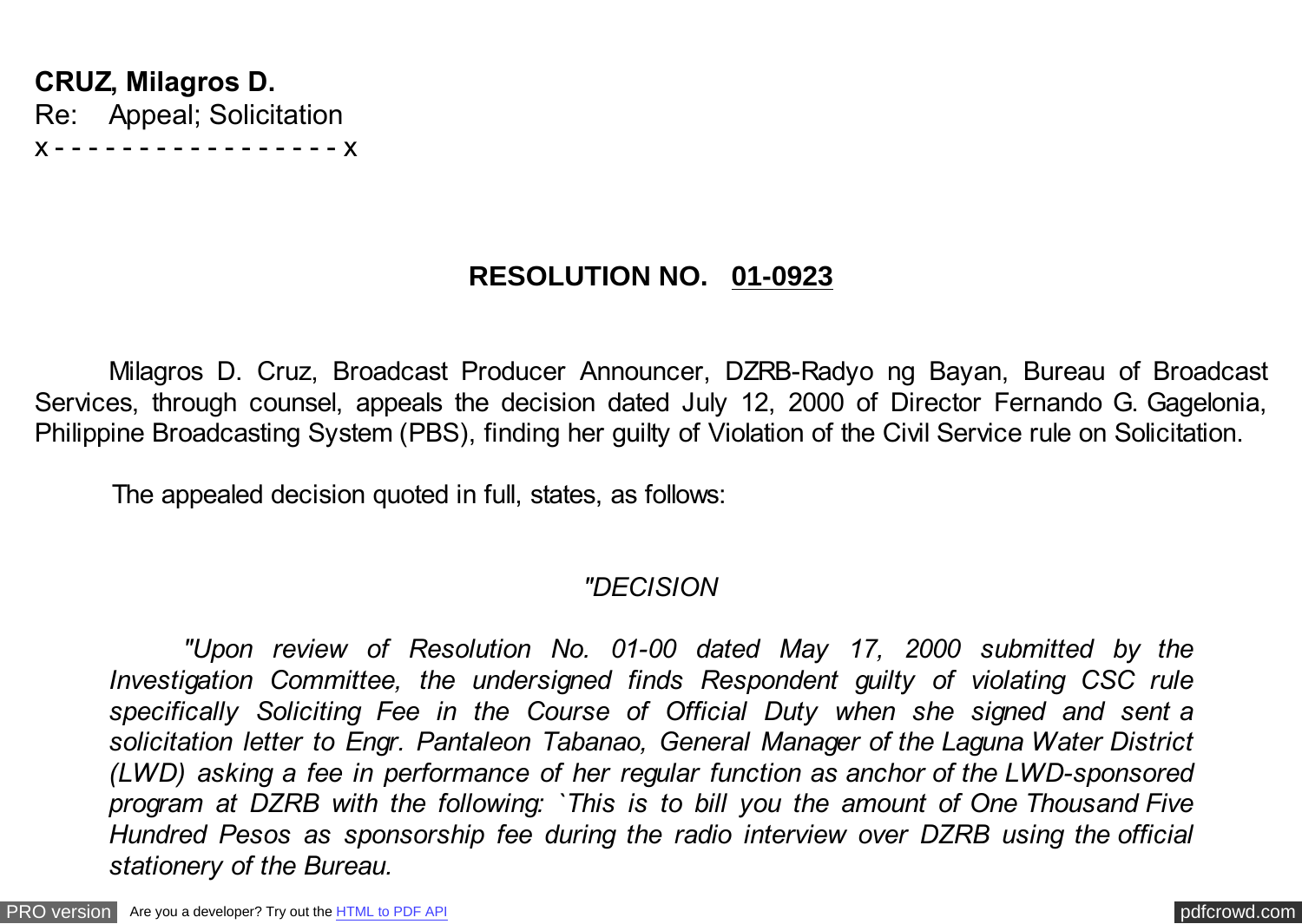*"For the offense, she is hereby meted the penalty of one (1) year suspension effective August 15, 2000.*

 *"SO ORDERED.*

 *"July 12, 2000.*

# *"(Sgd) FERNANDO G. GAGELONIA Director IV"*

In her appeal, appellant, by counsel, cited the following grounds in support of the appeal:

## *"ASSIGNMENT OF ERRORS*

*"1. THAT PBS THROUGH ITS DIRECTOR, FERNANDO G. GAGELONIA ERRED IN FINDING RESPONDENT-APPELLANT GUILTY OF VIOLATING CSC RULE ON SOLICITING FEE IN THE COURSE OF OFFICIAL DUTY DISREGARDING, AS IT DID, THE STRENGTH OF RESPONDENT-APPELLANT'S TESTIMONIAL AND DOCUMENTARY EVIDENCES;*

*"2. THAT PBS ERRED IN NOT FULLY APPRECIATING THE WEIGHT OF THE CONVINCING TESTIMONIES OF THE RESPONDENT-APPELLANT'S WITNESSES, JANNET GOJOCCO AND ARLYN DATULIO;*

*"3. THAT PBS ERRED IN NOT STRONGLY CONSIDERING THE JUSTIFYING CIRCUMSTANCES THAT LEAD TO RESPONDENT-APPELLANT'S SIGNING OF THE*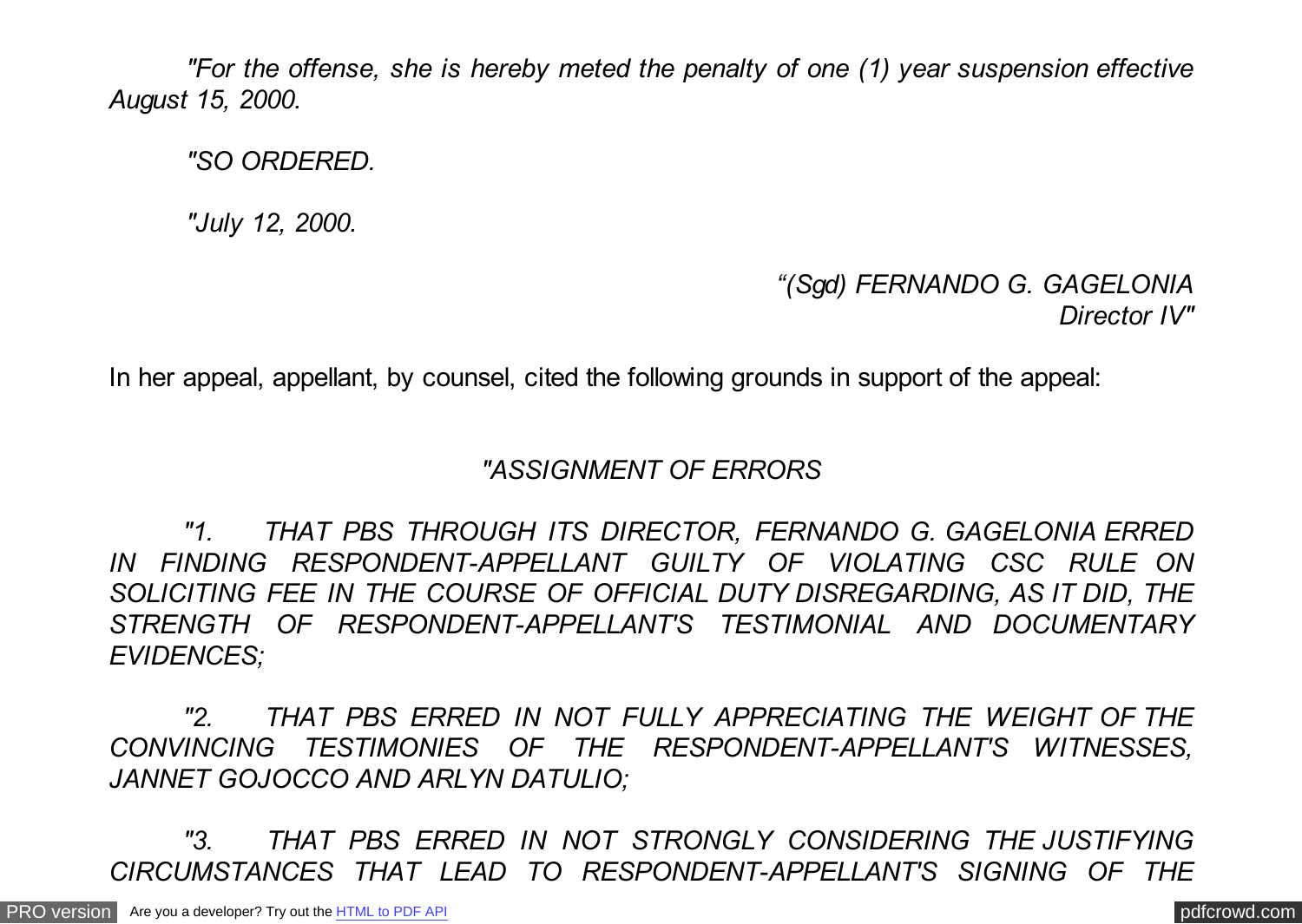*ALLEGED SOLICITATION LETTER;*

*"4. THAT PBS ERRED IN METING OUT THE PENALTY OF ONE (1) YEAR SUSPENSION AGAINST RESPONDENT-APPELLANT."*

 Records show that on May 11, 1999, Cruz was formally charged with the offense of Soliciting and Accepting Fee in the Course of Official Duty, for allegedly demanding One Thousand Five Hundred Pesos (P1,500.00) as sponsorship fee during radio interview over DZRB in her letter dated January 19, 1998 to Engr. Pantaleon Tabanao, General Manager, Laguna Water District.

 In her answer to the formal charge, Cruz categorically denied the charge and stated, in part, as follows:

*"1. Sometime on 18 January 1998, JANNET D. GOJOCCO of the Local Water Utilities Administration (LWUA) prepared a letter addressed to Engr. Pantaleon Tabanao of LWUA's Laguna Water District, Los Banos, Laguna, a copy of which is hereto attached as Annex 1, using the stationery of Philippine Broadcasting Service and with me as the signatory.*

*"2. I signed the aforesaid letter after being convinced by Ms. Gojocco that the `sponsorship fee' mentioned on the letter refers to production cost allowed under Section 4.6 of Memorandum Circular No. 003 of the Philippine Broadcasting Service, a copy of the significant portion of said circular is likewise attached as Annex 2.*

*"3. Sometime on 25 January 1999, I wrote a letter to Director Gagelonia explaining that the term sponsorship fee contained in the letter to Engr. Tabanao, subject of this instant charge, simply means production cost requirements to defray various expenses such as*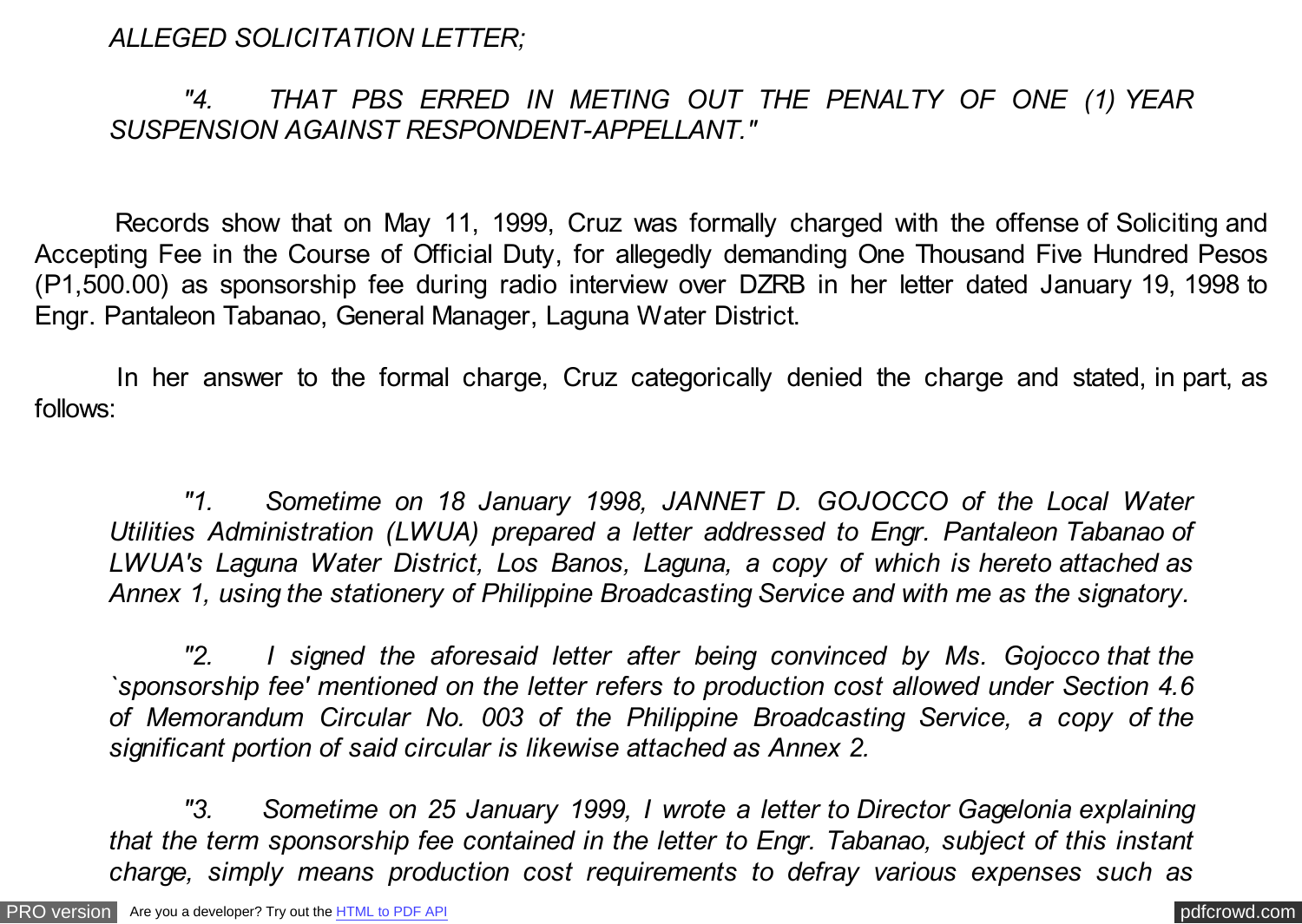*transportation expenses of LWUA coordinator, casette tapes, honorarium for production assistant, researcher and anchor person including other miscellaneous expenses like batteries, flyers, etc. A copy of said letter is also attached as Annex 3.*

*"4. Contrary to the allegations in the formal charge, I never demanded from Engr. Tabanao any amount of money much less received the same. The term `sponsorship fee' was misconstrued to mean as an act of solicitation when in truth and in fact no less than a LWUA's officer in the person of Jannet D. Gojocco has stated in her affidavit marked as Annex 4 that the term sponsorship fee, as aforementioned, should be interpreted to mean as production cost and nothing more.*

*"5. The letter to Engr. Tabanao was merely an offshoot of the letter of LWUA broadcast coordinator, Jannet D. Gojocco who, under date of 12 March 1997, has written the then Director Rafael Dante A. Cruz of the Bureau of Broadcast Services regarding LWUA's intention to avail of a time-slot in the former's radio program wherein LWUA assumed the responsibility of shouldering the cost of production and other miscellaneous expenses. A copy of said letter is hereto attached as Annex 5.*

*"6. In his letter to Director Gagelonia, dated 14 May 1999, a copy of which is attached as Annex 6, Engr. Tabanao clarified that his purpose of transmitting the letter of Ms. Miles Cruz which, unfortunately, became the subject of the formal charge, was only for clarification purposes and not to complain against Ms. Cruz. He further admitted that the transmittal of said letter was an error of LWUA and that the same should not be made as basis to charge Ms. Cruz for any violation of civil service rules.*

*"7. The allegation under No. 4 of the formal charge which indicted the undersigned to have received some money from LWUA is blatant lie. In my entire stint at the Bureau of Broadcast Services, I never demanded money or gift from our clients. In fact, this is the first*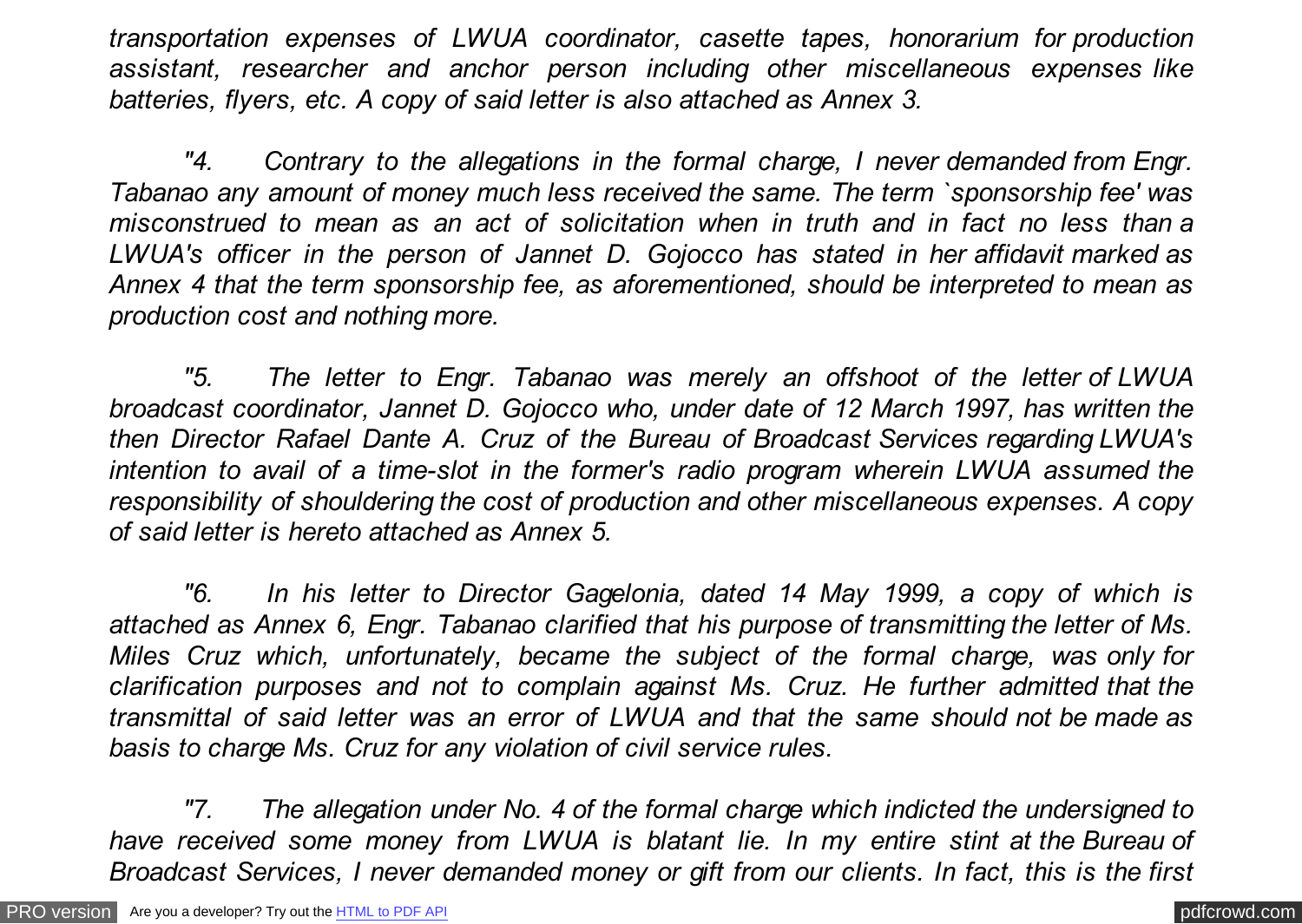*time that I have been charged with an administrative offense which I never did and will never do."*

### *x x x*

In a decision dated July 12, 2000, Cruz was found guilty of Soliciting Fee in the Course of Official Duty. Cruz filed a Motion for Reconsideration of the said decision. On August 21, 2000, the Motion for Reconsideration was denied for lack of merit.

On September 6, 2000, the Commission received the instant appeal of the respondent-appellant.

 Records further show the documentary evidence offered by Cruz, which, among others, are, as follows:

 1. Affidavit of Jannet Gojocco of Local Water Utilities Administration (LWUA), which states in part, as follows:

#### *x x x*

*"3. That sometime on 12 March 1997, I, as the then broadcast coordinator, wrote Director Rafael Dante A. Cruz of the Bureau of Broadcast Services, PIA Bldg., Visayas Avenue, Quezon City regarding LWUA's interest to avail of a time-slot in the Bureau's radio program which was, at that time, anchored and produced by MILAGROS D. CRUZ;*

*"4. That in the said letter, I made it clear that the `guests/resource persons will be arranged by our Public Affairs Office, as well as cost of production and other miscellaneous expenses will be borne by the local water district being featured on the said date', a copy of*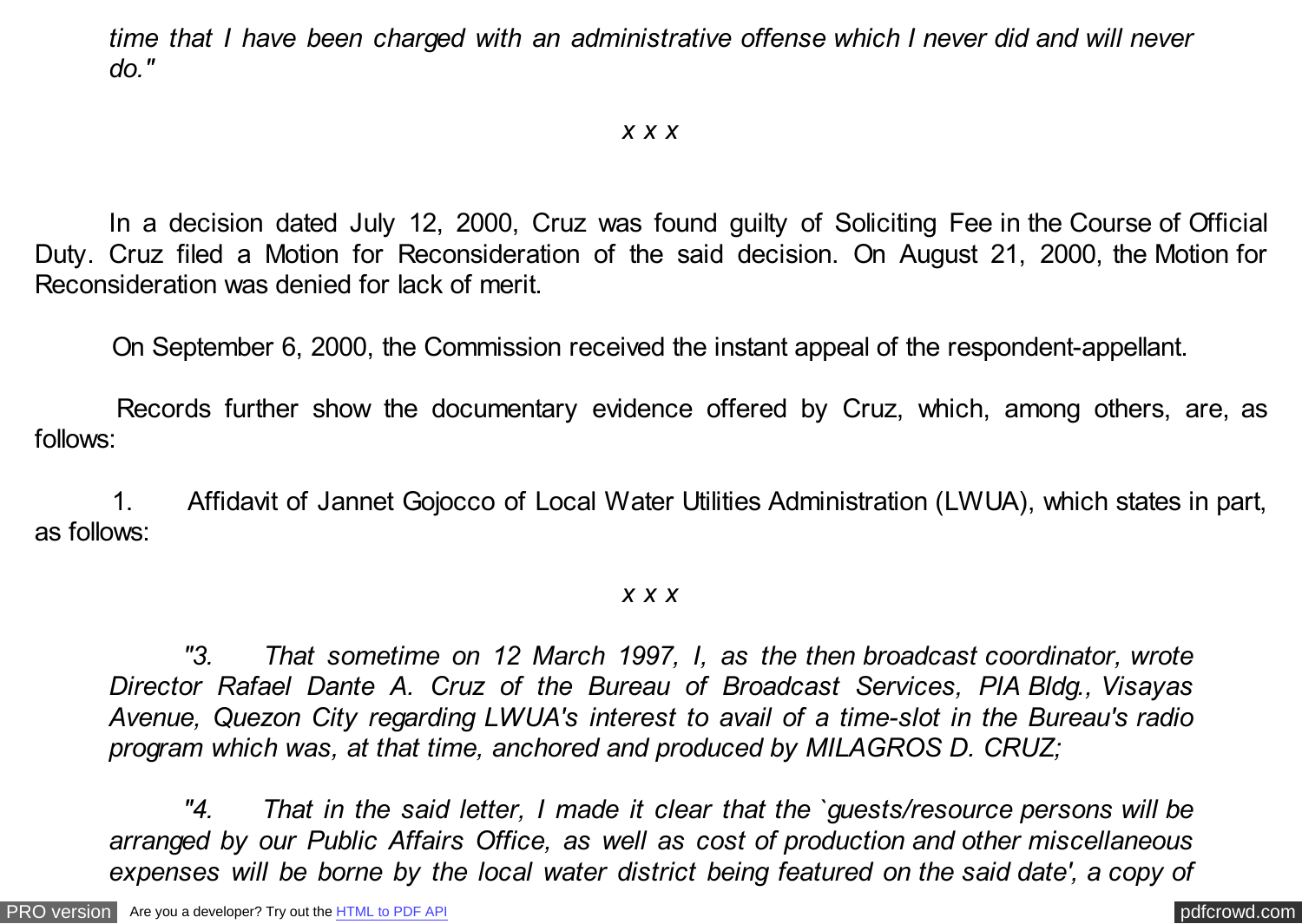*the letter is hereto attached for reference;*

*"5. That sometime on 15 May 1997, LWUA's then Administrator, Antonio R. De Vera has written Engr. Reynaldo Codavillo of Quezon Metropolitan Water District, Lucena City informing the latter of the 30-minutes live airing of water supply development in the countrywide hosted by Ms. Milagros `Miles' Cruz over `Sambahayan' program, DZRB (Radio ng Bayan) every Tuesday at 11:30 to 12:00 noon, a copy of the letter is also attached for reference;*

*"6. That in paragraph 5 of said letter of Administrator De Vera, he explicitly asked for financial assistance in the amount of P1,500.00 to support the said radio program, pertinent portion of which reads as follows:*

 *`May we request a little amount of sponsorship fee worth P1,500.00 payable to Ms. Miles Cruz of DZRB to help, support, maintain the program.'*

*"7. That under date of 18 January 1998, I prepared a letter addressed to Engr. Pantaleon Tabanao, General Manager, Laguna Water District, Los Banos, Laguna informing the latter of the sponsorship fee in favor of Ms. Miles Cruz, which letter was signed by Ms. Cruz upon my request, a copy of which is likewise attached;*

*"8. That the term `sponsorship fee' I have used in the letter refers to the various cost of production that will be incurred in airing the program and which procedure we had been doing in other radio stations;*

*"9. That, in fact, the sponsorship fee of P1,500.00 mentioned in the letter to Engr. Tabanao was never given nor received by Ms. Miles Cruz;"*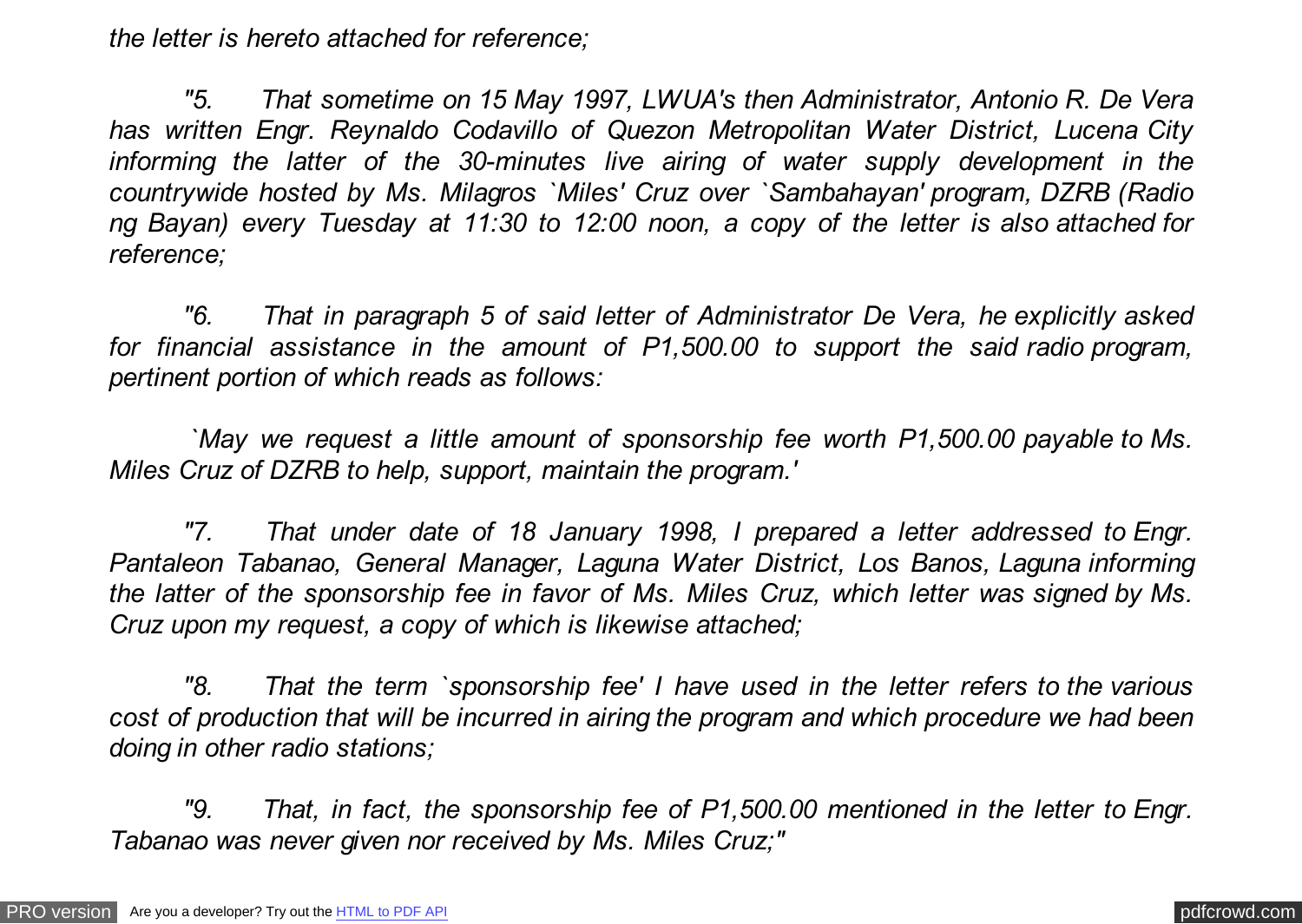In her supplemental affidavit, Gojocco further stated, as follows:

 *"2. That the letter to Engr. Pantaleon Tabanao of the Laguna Water District, dated 18 January 1998 referred to in my previous affidavit was erroneously sent because Engr. Tabanao has not guested in the program, Tubig Serbisyo sa Kanayunan of the Bureau of Broadcast Services then anchored by Milagros Cruz;*

#### *x x x*

 *"4. That when I prepared the letter addressed to Engr. Tabanao, dated 18 January 1998, which I have asked Milagros D. Cruz of the Bureau of Broadcast Services to sign, I was on the honest belief that the same is allowable because Administrator de Vera himself signed and sent to Engr. Cadavillo his letter-request, as aforequoted, which, from the tenor thereof, has similar import with that of the letter I prepared and sent to Engr. Tabanao;*

#### *x x x*

 *"6. That as for (sic) as I can remember, the only amount that I gave to Milagros `Miles' Cruz was P500.00, to which amount, I requested Ms. Cruz to buy cassette tapes that I can use for the program;*

#### *x x x*

 *"8. That it is not also true that Miles Cruz hired the services of my sister, Arlyn Datulio as her researcher and in fact, Ms. Cruz and my sister never met even up to the present."*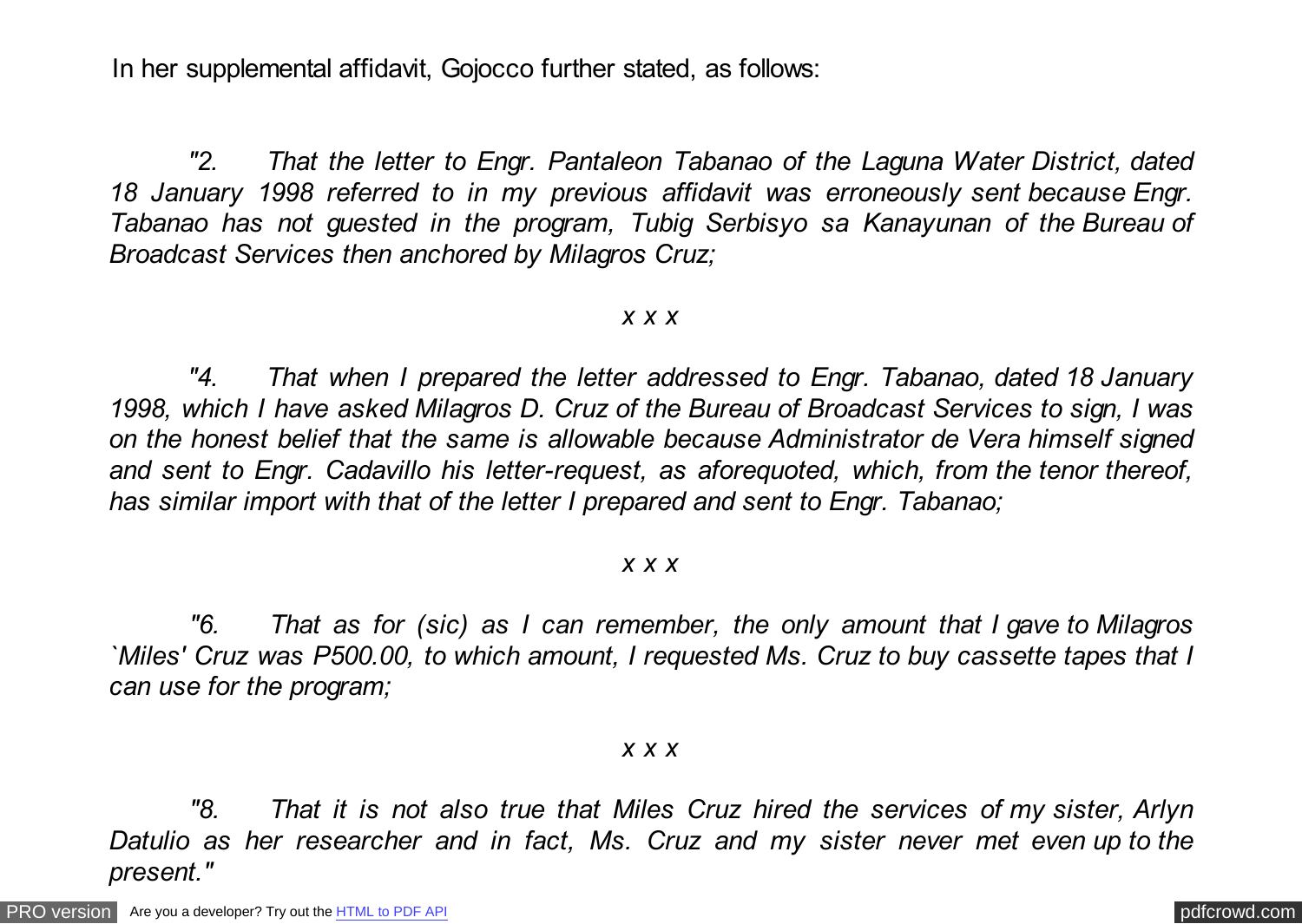2. Letter of then LWUA Administrator, Antonio N. de Vera, to Engr. Reynaldo Codavillo, which partly states, as follows:

### *x x x*

 *"The Local Water Utilities Administration (LWUA) and the Philippine Broadcasting Service will jointly launched `Tubig Serbisyo sa Kanayunan', a 30-minutes live airing of water supply development in the countryside to be hosted by Ms. Miles Cruz over `Sambahayan' program, DZRB (Radyo ng Bayan) every Tuesday at 11:30 - 12:00 nn.*

### *x x x*

 *"May we request a little amount of sponsorship fee worth P1,500.00 payable to Ms. Miles Cruz of DZRB to help, support or maintain the program."*

 3. Reply-letter of Cruz, dated January 25, 1999, to Director Gagelonia, which in part, states, as follows:

 *"The Local Water Utilities Administration offered to give Production Cost and such had been approved during their Board Resolution, as shown in the attached document.*

 *"The word used in the letter was Sponsorship which means Production Cost which actually meant to defray production expenses such as:*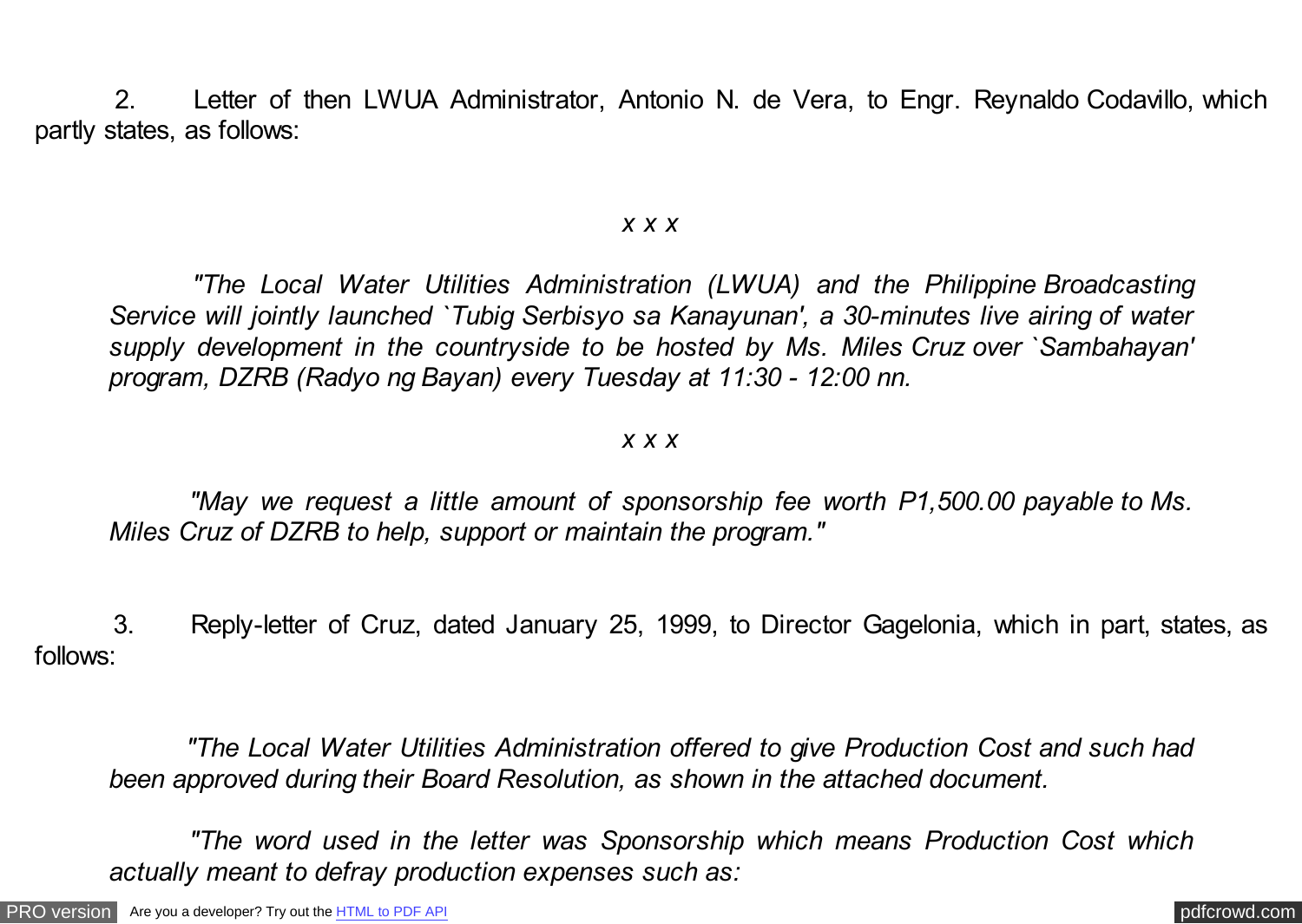- *transportation expenses of LWUA staff/coordinator*
- *cassette tapes*
- *other miscellaneous expenses (batteries, flyers, etc.)*
- *honorarium of prod. asst./researcher*
- *honorarium of anchor person*

 *"That such Production Cost had a verbal approval from the Director upon Consultation with the Station Manager and the Sales Manager.*

 *"LWUA was responsible for the coordination of such activities related to the program to its local water districts, including the sources of funds for production cost.*

 *"That the letter addressed to Engr. Pantaleon Tabanao of Laguna Water District was missent by LWUA. The said water district did not participate in the campaign, thus, LWUA admitted that they made an error of sending the letter to Engr. Tabanao."*

### *x x x*

 4. Letter dated May 14, 1999 of Engr. Pantaleon Tabanao to Director Gagelonia, which in part, states as follows:

 *"In this regard, please allow me to inform you that my inquiry re the said billing is only for clarification and not as a complaint against Ms. Cruz.*

 *"Nevertheless, I was already informed by the Local Water Utilities Administration*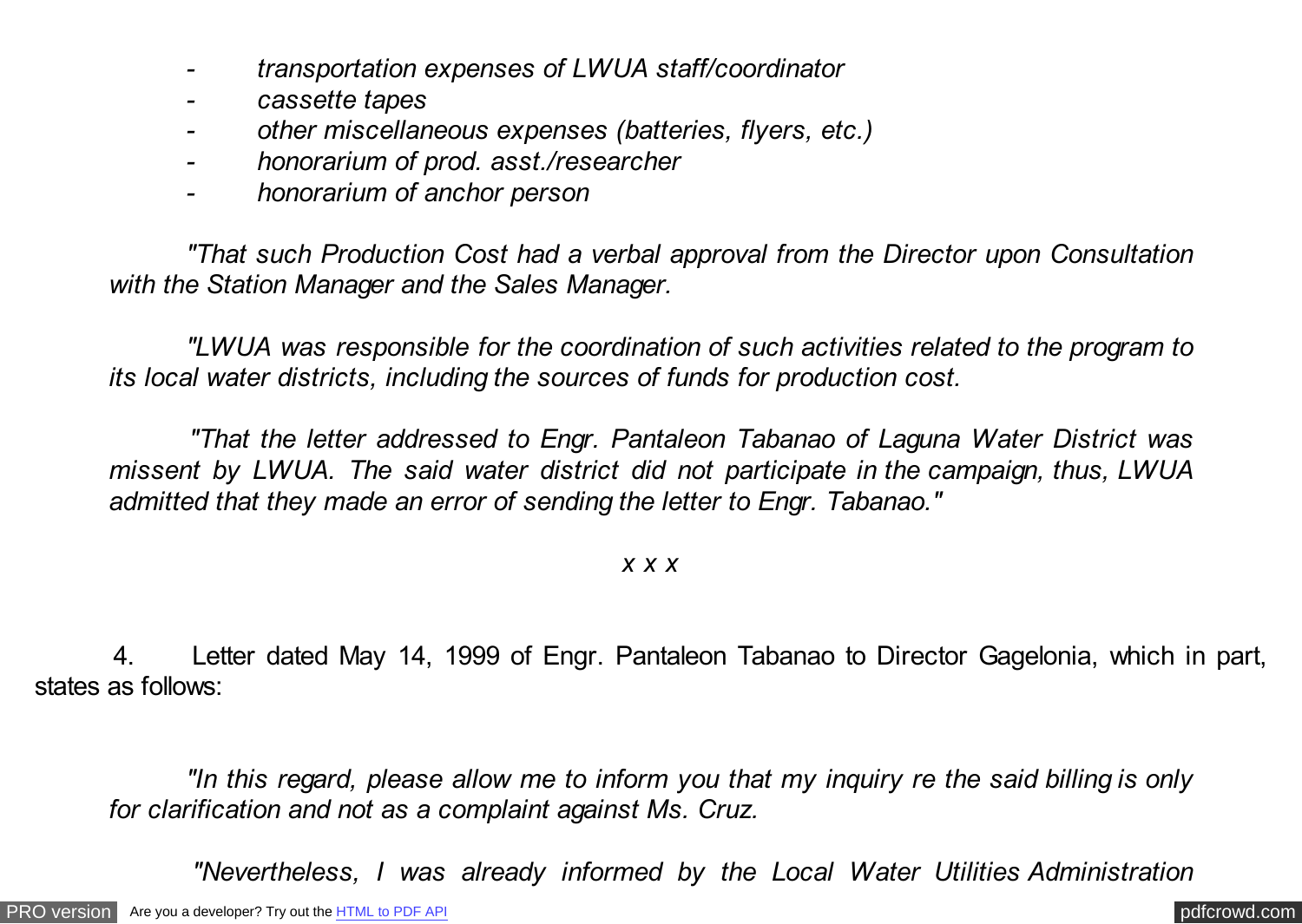*(LWUA) through its Public Affairs Office that such is LWUA's project and Ms. Cruz was only requested to make use of her program for the same.*

 *"Please understand that there was an error on the part of LWUA as to the transmittal of communication.*

 *"I hope I have made this matter clear to you and that Ms. Cruz will not be held liable for any charges against her."*

 In an Order dated December 8, 2000, the Commission requested Director Gagelonia to comment on the appeal and to submit the complete records of the case. However, to date, the Commission has not received the requested comment and the pertinent documents. Hence, the Commission shall resolve the instant appeal based on the available records.

Pertinent to the issue in this case is **Section 52(11) of the Uniform Rules in the Conduct of Administrative Cases in the Civil Service**, which states, as follows:

*"Soliciting or accepting directly or indirectly, any gift, gratuity, favor, entertainment, loan or anything of monetary value which in the course of his official duties or in connection with any operation being regulated by, or any transaction which may be affected by the functions of his office. The propriety or impropriety of the foregoing shall be determined by its value, kinship, or relationship between giver and receiver and the motivation. A thing of monetary value is one which is evidently or manifestly excessive by its very nature."*

In this case, Cruz was found guilty of Soliciting Fee in the Course of Official Duty. From the aforecited rule, it is evident that the impropriety of solicitation shall be determined by its value, relationship between giver and receiver and motivation. Further, a thing of monetary value is one, which is evidently excessive by its very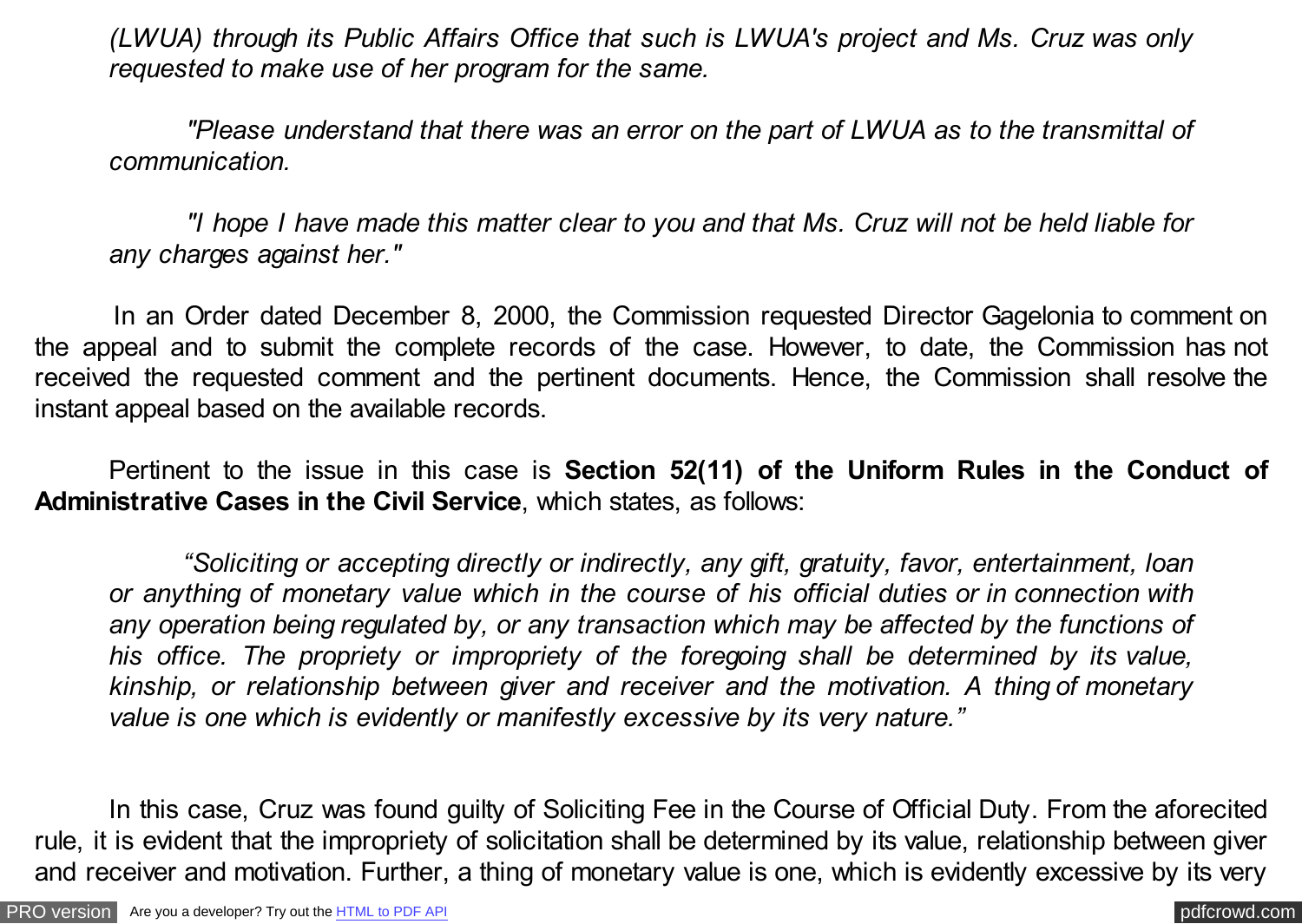nature.

Solicitation is *"any action which the relation of the parties justifies in construing into a serious request."* **(Black's Law Dictionary, Fifth Edition, p.1249)** It is noted that the parties in this case relevant to solicitation are Cruz, who signed the letter requesting for "sponsorship fee" in the amount of P1,500.00 and Engr. Tabanao, the recipient of the said letter.

There is no relationship whatsoever between the two parties because Tabanao was not a client of PBS, not having been a guest in the program of Cruz. The letter was erroneously sent to him. This was confirmed by Tabanao, himself, in a letter to Director Gagelonia dated May 14, 1999, recognizing the error on the part of LWUA in transmitting the said communication to him. Lacking the necessary relation between the parties, Cruz does not have the authority to insist or make serious requests from Engr. Tabanao.

To constitute solicitation of monetary value, the same should be evidently excessive by its very nature. Excessive is *"tending to or marked by excess, which is the quality or state of exceeding the proper or reasonable limit or measure."* **(Black's Law Dictionary, Fifth Edition, p.504)**. The Commission is inclined to give weight to the evidence showing that the amount of P1,500.00, as "sponsorship fee" contained in the letter, refers to collection of production costs allowed by PBS.

As alleged by Cruz and undisputed by PBS, there is a Board Resolution duly approved by LWUA offering to give production costs such as transportation expenses of LWUA staff/coordinator, cassette tapes, other miscellaneous expenses (batteries, flyers, etc.), honorarium of production assistant/researcher and honorarium of anchor person. Another evidence is the affidavit of Gojocco, of LWUA, stating that when she prepared the letter for Cruz' signing, the "sponsorship fee" contained therein refers to production costs and nothing more. Adding that, the said letter was just copied from a previous letter of then LWUA Administrator, Antonio R. De Vera to Engr. Reynaldo Codavillo, portions of which state, as follows: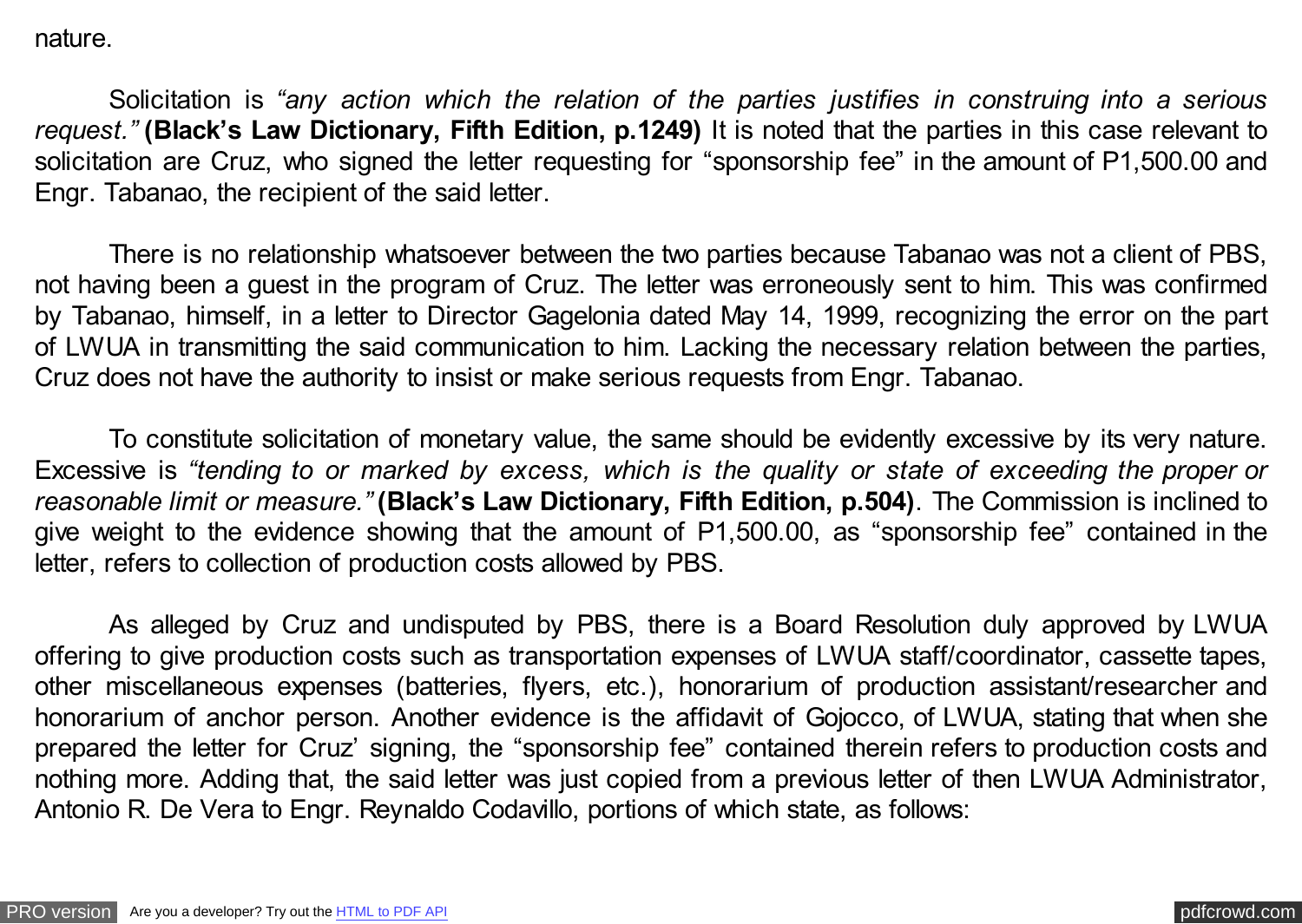*"May we request a little amount of sponsorship fee worth P1,500.00 payable to Ms. Miles Cruz of DZRB to help, support, maintain the program."*

Moreover, Engr. Tabanao, of Laguna Water District, wrote a letter to prove that the questioned letter was missent to him by LWUA as said water district did not participate in the campaign and did not avail the services of PBS.

Considering the enumerated production costs as approved in a Board Resolution of LWUA, it is clear that the amount of P1,500.00 supposed to be collected to cover production costs is justified and not excessive.

Finally, there is sufficient evidence to show that Cruz was not motivated to do an illegal act as Solicitation. We give credit to her assertion, duly admitted by Gojocco, that she signed the questioned letter only after being assured by Gojocco, that the "sponsorship fee" contained therein refers to production costs.

The questioned letter was sent by LWUA. It was LWUA which availed of a time slot in the Bureau's radio program anchored by Cruz. When LWUA availed of a time slot in the radio program, it made clear that the guests/resource persons, cost of production and other expenses will be borne by the local water district being featured on the said date as approved in their Board Resolution. There was good faith on the part of Cruz in signing said letter as it was made sure to her that the "sponsorship fee" was only for production costs.

 In sum, Solicitation of Monetary Value may be committed when the receiver intends to unlawfully gain by making a serious request for monetary value exceeding the reasonable limit allowed in any transaction which may be affected by the functions of his office. This is not present in this case.